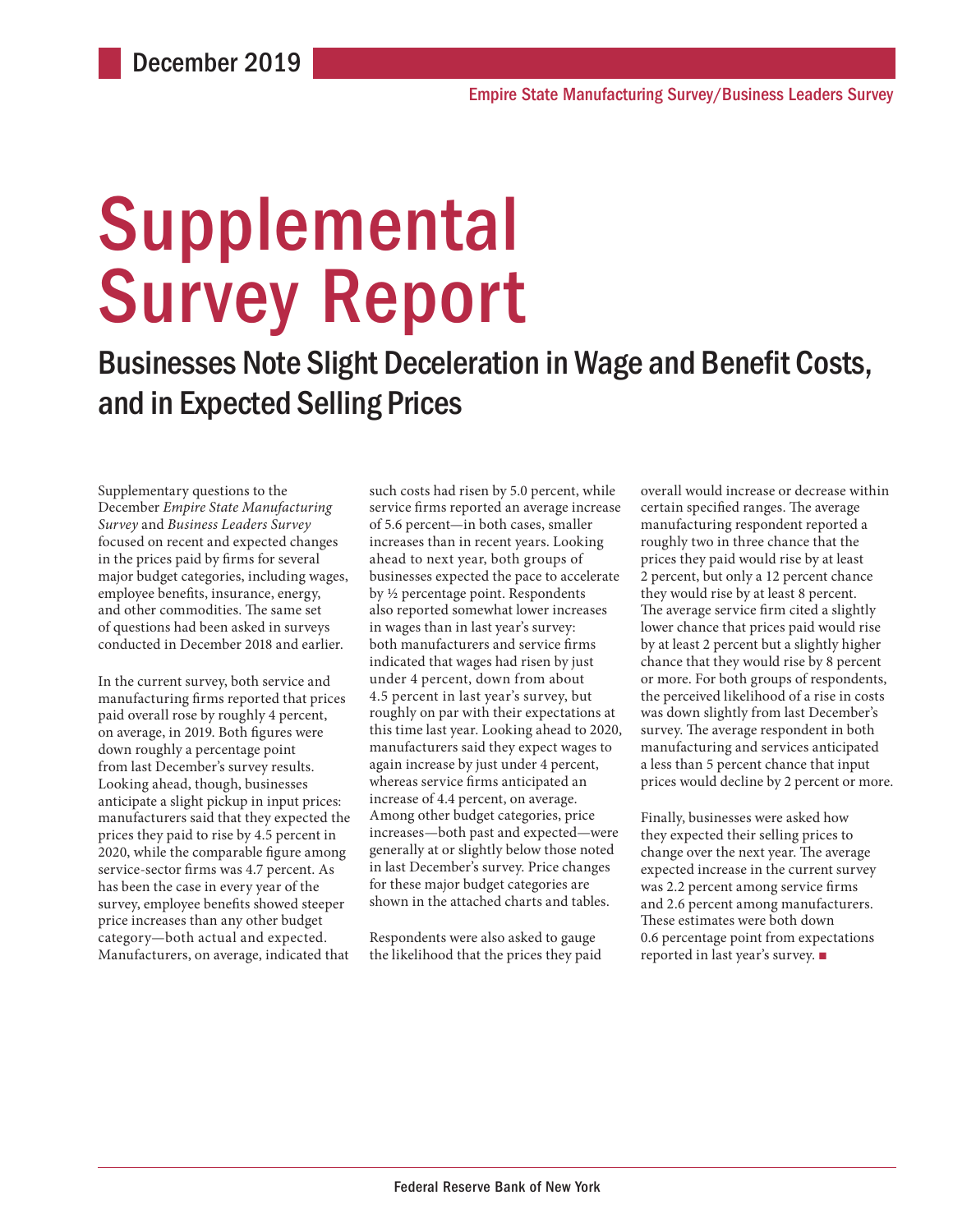# Supplemental Survey Report, continued

#### QUESTION 1

**For each of the following budget categories, please indicate the approximate percentage change in the price you paid in 2019 and the expected percentage change in the price in 2020:**

|                                   | <b>Empire State Manufacturing Survey</b>                 |                                                                 | <b>Business Leaders Survey</b>                           |                                                                 |  |
|-----------------------------------|----------------------------------------------------------|-----------------------------------------------------------------|----------------------------------------------------------|-----------------------------------------------------------------|--|
|                                   | Average<br><b>Percentage Change</b><br>Reported for 2019 | Average<br><b>Percentage Change</b><br><b>Expected for 2020</b> | Average<br><b>Percentage Change</b><br>Reported for 2019 | Average<br><b>Percentage Change</b><br><b>Expected for 2020</b> |  |
| <b>Wages</b>                      | 3.6                                                      | 3.7                                                             | 3.8                                                      | 4.4                                                             |  |
| Employee benefits                 | 5.0                                                      | 5.4                                                             | 5.6                                                      | 6.1                                                             |  |
| Insurance (e.g., liability, fire) | 3.3                                                      | 3.9                                                             | 4.2                                                      | 4.3                                                             |  |
| Outside services                  | 2.3                                                      | 1.9                                                             | 2.4                                                      | 2.7                                                             |  |
| Energy                            | 1.3                                                      | 2.2                                                             | 1.3                                                      | 1.9                                                             |  |
| Other commodities                 | 3.2                                                      | 2.6                                                             | 1.8                                                      | 1.8                                                             |  |
| Overall                           | 4.0                                                      | 4.5                                                             | 3.9                                                      | 4.7                                                             |  |

### QUESTION 2

What would you say is the percent chance that, over the next twelve months, your prices paid will . . .

|                                         |                         | <b>Empire State Manufacturing Survey</b>                    | <b>Business Leaders Survey</b><br><b>Average Percent Chance</b><br>of Specified Price Change* |                                |  |
|-----------------------------------------|-------------------------|-------------------------------------------------------------|-----------------------------------------------------------------------------------------------|--------------------------------|--|
|                                         |                         | <b>Average Percent Chance</b><br>of Specified Price Change* |                                                                                               |                                |  |
|                                         | December 2019<br>Survey | December 2018<br>Survey                                     | December 2019<br><b>Survey</b>                                                                | December 2018<br><b>Survey</b> |  |
|                                         |                         |                                                             |                                                                                               |                                |  |
| Increase 8 percent or more              | 12.3                    | 20.5                                                        | 14.8                                                                                          | 13.9                           |  |
| Increase 2 to 8 percent                 | 53.8                    | 49.9                                                        | 49.1                                                                                          | 53.5                           |  |
| Stay within 2 percent of current levels | 29.8                    | 23.8                                                        | 31.3                                                                                          | 28.3                           |  |
| Decrease 2 to 8 percent                 | 3.3                     | 4.0                                                         | 3.9                                                                                           | 3.3                            |  |
| Decrease 8 percent or more              | 0.8                     | 1.7                                                         | 1.0                                                                                           | 1.0                            |  |

*\*Survey respondents were asked to assign a specific percent chance to each possible outcome; the values reported in this table reflect the average indicated percent chance across all respondents.*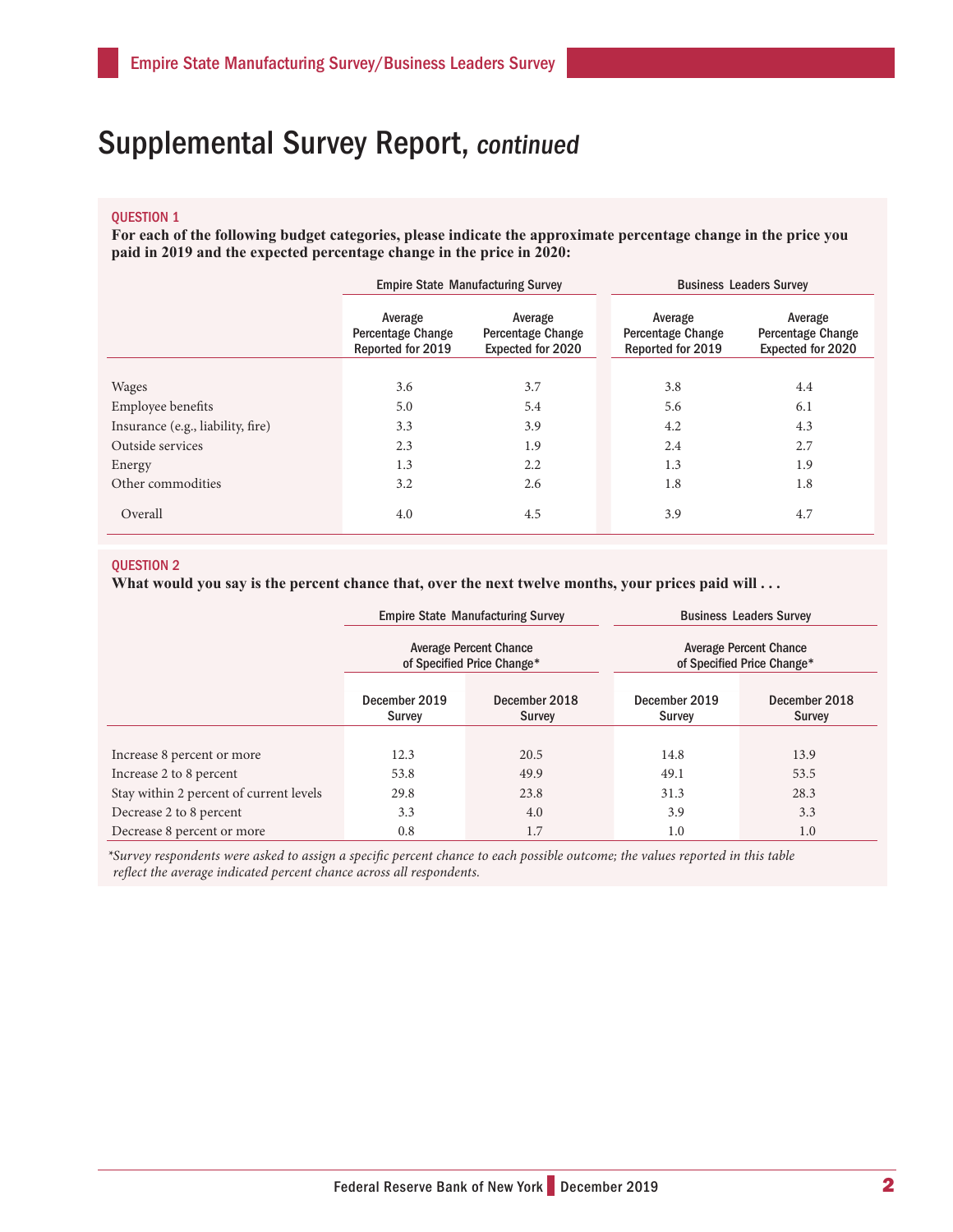## Supplemental Survey Report, continued

#### HISTORICAL OVERVIEW FOR QUESTION 1

**For each of the following budget categories, please indicate the approximate percentage change in the price you paid in 2019 and the expected percentage change in the price in 2020:**